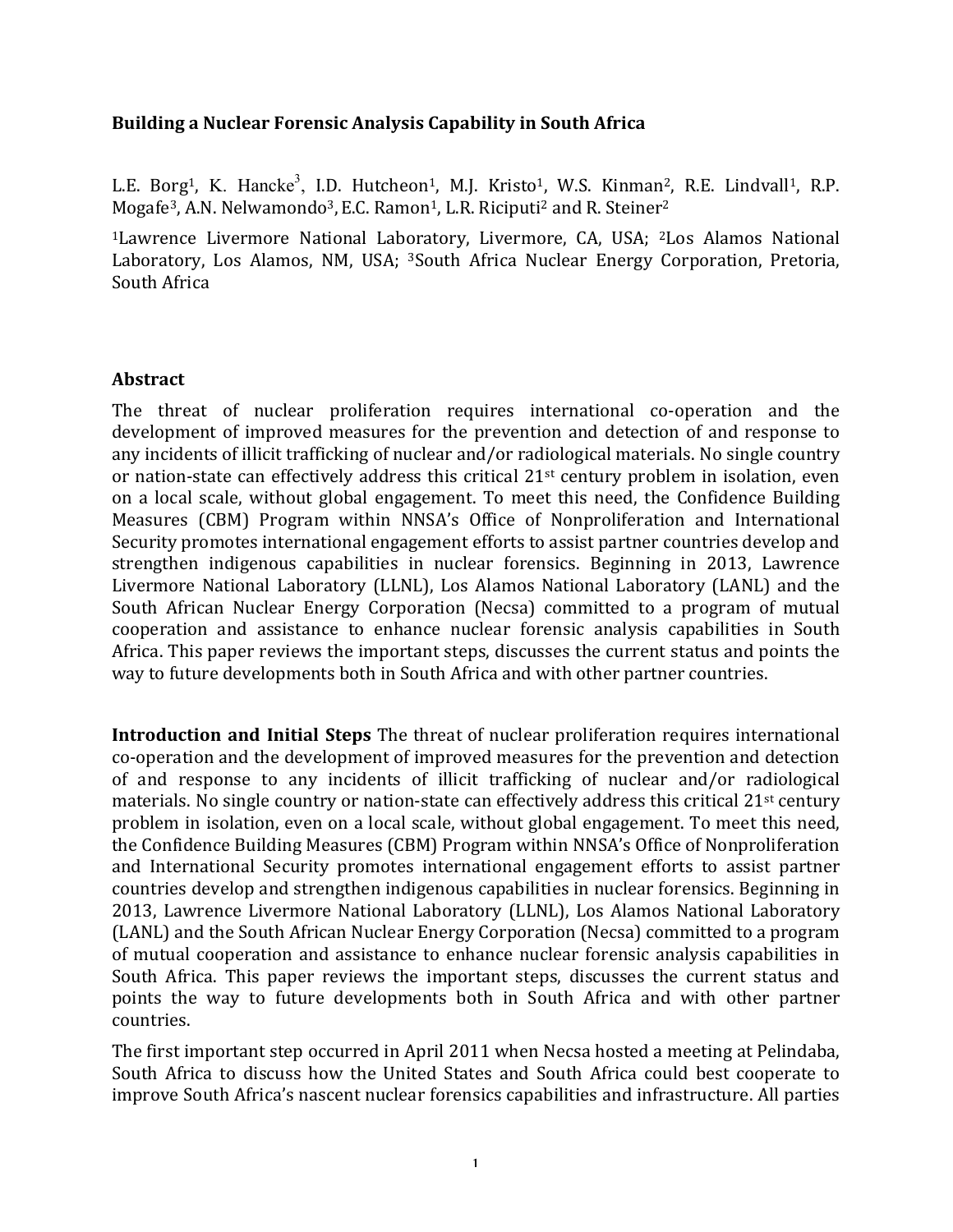agreed on the need for a Memorandum of Understanding (MOU) discussing critical needs and important milestones and establishing a time frame for future activities. The MOU was drafted over the next four months and the final version signed in July 2011.

The MOU identifies activities to be conducted jointly between the United States and South Africa to enhance scientist-to- scientist engagement including:

- 1. Organize and conduct a training course in nuclear forensic analysis for Necsa staff to be given by LANL and LLNL;
- 2. Organize a visiting scholars program to allow senior staff from both countries to visit for an extended period and participate in daily nuclear forensic activities;
- 3. Assist South Africa improve their nuclear forensic analysis capabilities, specifically to construct and equip a clean room for trace element and isotope analysis of uranium-rich materials (primarily uranium ore concentrate; UOC);
- 4. Assist South Africa develop and maintain a nuclear forensic database containing information on U-rich materials produced or stored within South Africa;
- 5. Organize and execute a regular sample exchange and analysis program in which Urich materials produced in the two countries are exchanged and analyzed independently as part of a round robin exercise program; and
- 6. Hold a meeting of nuclear forensic experts from Necsa, LANL and LLNL at least every two vears to review the results of the round robin exercises, create a lessons learned list and review the current status of activities in both countries.

The initial step in this cooperative program was executed in January-February 2012 when LLNL and LANL held a two-week course at LLNL in nuclear forensic analysis focusing on trace element analysis of UOC; six staff scientists from Necsa attended the training course. The course provided an introduction to nuclear forensics followed by a series of lectures discussing techniques for receiving and sampling UOC in a clean room environment and the primary techniques used for UOC characterization – microscopy, x-ray diffraction, x-ray fluorescence and inductively-coupled plasma mass spectrometry (ICP-MS) for trace elements. The course also provided an introduction to geochemistry and trace element behavior and uranium ore bodies. Approximately two-thirds of the course was devoted to hands-on work in the nuclear forensic laboratories at LLNL. The course concluded with an introduction to data analysis, uncertainties and interpretation.

Staff from LANL and LLNL have worked with Necsa since late 2012 to design and construct a new clean room facility at Necsa to process U-rich samples. Information sharing developed through the collaboration allowed the U.S. team to provide Necsa with a state-of the-art design for a clean room facility and to assist with the procurement of air handling and clean room equipment as well as a new ICP-MS. Staff from LANL visited Necsa in Sept. 2012 to review progress on construction of the new cleanroom and discuss important next steps.

The second Experts Meeting was held at LLNL in July 2013. Both sides stated their commitment to the partnership and discussed plans for Kobus Hancke to visit LLNL as part